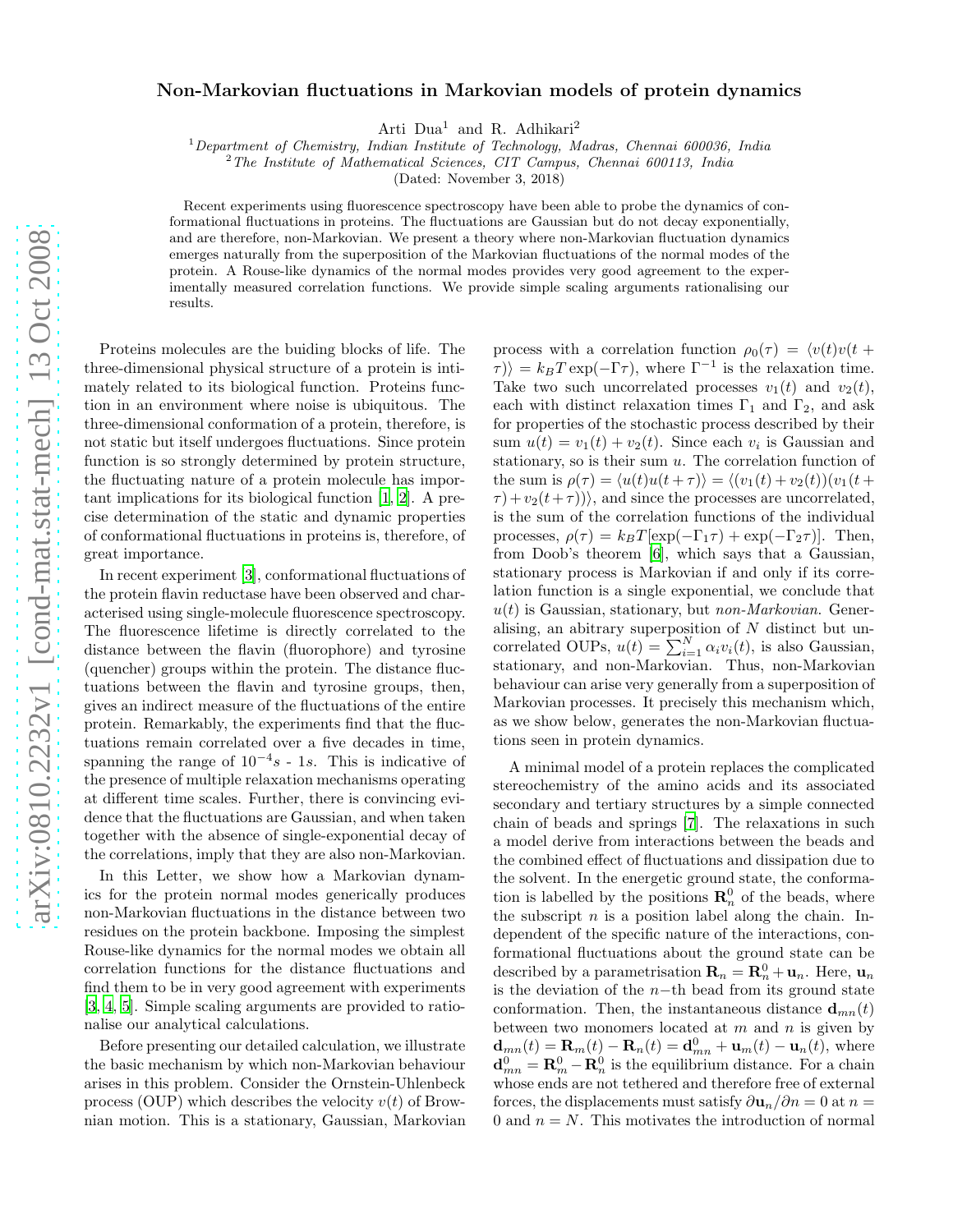modes of the form  $\mathbf{u}_n(t) = 2\sum_{p=1}^{\infty} \mathbf{Q}_p(t) \cos(p\pi n/N)$ , in terms of which the distance is

$$
\mathbf{d}_{mn}(t) = \mathbf{d}_{mn}^0 + 2\sum_{p=1}^{\infty} \mathbf{Q}_p(t) [\cos(p\pi m/N) - \cos(p\pi n/N)].
$$
\n(1)

This key equation shows that the distance fluctuations are linearly related to the fluctuations of the normal modes. If the normal mode fluctuations are Gaussian and Markovian, the distance fluctuations, by our previous argument, are generically non-Markovian.

The simplest model of polymer dynamics which yields a Gaussian and Markovian fluctuation for the normal modes is the Rouse model [\[8\]](#page-3-7) . Here, we impose Rouselike dynamics on the harmonic deviations  $\mathbf{u}_n$ ,

$$
\zeta \frac{\partial \mathbf{u}_n(t)}{\partial t} = \frac{3k_B T}{b^2} \frac{\partial^2 \mathbf{u}_n(t)}{\partial n^2} + \mathbf{f}_n(t),\tag{2}
$$

so that the overdamped dynamics of the fluctuations is a balance between the frictional force proportional to ζ times the velocity of the  $n$ −th monomer, an entropic restoring force proportional to  $3k_BT/b^2$  which arises due to the connectivity of the chain, and the injection of thermal fluctuations from the solvent. The constant term in the Rouse mode expansion describing the motion of the center of mass of the chain and has been ignored here since it does not enter the expression for the distance. The dynamics of the Rouse modes follows immediately as

$$
\zeta_p \frac{\partial \mathbf{Q}_p(t)}{\partial t} = -k_p \mathbf{Q}_p(t) + \mathbf{F}_p(t),\tag{3}
$$

where  $\zeta_p = 2N\zeta$ ,  $k_p = 6p^2\pi^2k_BT/Nb^2$  and  $\mathbf{f}_n(t)$  =  $2\sum_{p=1}^{\infty} \mathbf{F}_p(t) \cos(p\pi n/N)$ . The fluctuations of the Rouse modes are, therefore, identical to the fluctuations of the velocity of a Brownian particle, both being governed by the OUP. The correlations between the modes is given by  $|8|$ 

$$
\langle \mathbf{Q}_p(t) \cdot \mathbf{Q}_q(t+\tau) \rangle = \delta_{pq} \frac{N b^2}{(p^2+q^2)\pi^2} \exp(-p^2 \tau/\tau_1),\tag{4}
$$

showing that each Rouse mode has a distinct relaxation time and is unocorrelated with every other Rouse mode. Here,  $\tau_1 = Nb^2\zeta_p/6\pi^2k_BT$  is the relaxation time of the first Rouse mode.

Combining the results of Eq. 1, and Eq. 4, we see that  **is a stochastic process which is an infinite super**position of OUPs. Explicitly, the correlation function  $\rho_{mn}(\tau) = \langle \mathbf{d}_{mn}(t) \cdot \mathbf{d}_{mn}(t + \tau) \rangle$  of this process is

<span id="page-1-0"></span>
$$
\rho_{mn}(\tau) = 2 \sum_{p=1}^{\infty} \frac{Nb^2}{p^2 \pi^2} [\cos(p\pi n/N) - \cos(p\pi m/N)]^2 e^{-p^2 \tau/\tau_1}.
$$
\n(5)

By Doob's theorem, it is immediately clear that the dynamics of  $\mathbf{d}_{mn}(t)$  is non-Markovian. Since  $\mathbf{d}_{mn}(t)$  is a

Gaussian process, all higher order time correlation functions can be expressed in terms of the  $\rho_{mn}(\tau)$  using Wick's theorem. We call the stochastic process defined by Eq. 1 and Eq. 3 the superposed Ornstein-Uhlenbeck process. The two-point correlation  $\rho_{mn}(\tau)$  completely specifies the process.

Our work thus far is, in a formal sense, a Markovian embedding (in terms of the normal modes) of a non-Markovian process (the distance fluctuations). Such Markovian embeddings are also used in describing the underdamped dynamics of a Brownian particle in a potential. The stochastic process describing the position alone is non-Markovian, but the joint process in the enlarged set of position and velocity variables is Markovian [\[6\]](#page-3-5). In the present case, the Markovian embedding is also Gaussian, and it is this simplification that allows us to calculate all correlation functions in terms of the twopoint correlation  $\rho_{mn}(\tau)$ .

We now turn to comparing our analytical results with data from the experiments [\[3,](#page-3-2) [4,](#page-3-3) [5](#page-3-4)]. The experiments measure the fluorescence liftetime  $\gamma^{-1}(t)$  which is related to the distance  $d_{mn}(t) = \sqrt{\mathbf{d}_{mn}(t) \cdot \mathbf{d}_{mn}(t)}$  between the fluorophore and the quencher as

$$
\gamma(t) = k_0 e^{-\lambda d_{mn}(t)}\tag{6}
$$

where  $k_0$ ,  $\lambda$  are parameters determined by the protein,  $\mathbf{d}_{mn}(t) = \mathbf{d}_{mn}^0 + \mathbf{u}_m(t) - \mathbf{u}_n(t)$  and  $d_{mn}^0$  is the mean value of the distance. Then correlation functions of the lifetimes  $\delta \gamma^{-1}(t) = \gamma^{-1}(t) - \langle \gamma^{-1} \rangle$  are related to correlations in the distance fluctuations. This relation is simple for the two-point correlation function [\[4\]](#page-3-3),

$$
\langle \delta \gamma^{-1}(t) \delta \gamma^{-1}(t+\tau) \rangle = k_0^{-2} e^{2\beta d_{mn}^0 + \beta^2 \rho_{mn}(t)} (e^{\beta^2 \rho_{mn}(\tau)} - 1) \tag{7}
$$

but becomes complicated for three- and higher-point correlations. Explicit forms for three and four point correlations are given in [\[4](#page-3-3)].

We compare the results for two- and four-point fluorescence lifetime correlations using the correlation functions of the superposed OUP. The experimentally known values of the parameters are  $d_{mn}^0 = 4.5\AA$ ,  $\beta = 1.4\AA^{-1}$ , and  $\gamma/k_BT = 0.48\AA^{-2}s$  [\[4](#page-3-3)]. With fitting parameters which are very close to these estimates, the agreement between the theoretical prediction and the experimental data for the two-point correlation is good over the entire 5 decades in time, as shown in Fig. 1. In Fig. 2 we compare theory and experiment for the four-point function by fitting the same parameters used in Fig. 1. Again, the agreement is good over the full 5 decades in time.

The interesting symmetry in time of the three-point correlation function  $\langle \delta \gamma^{-1}(0) \delta \gamma^{-1}(t_1) \delta \gamma^{-1}(t_1 + t_2) \rangle$  =  $\langle \delta \gamma^{-1}(0) \delta \gamma^{-1}(t_2) \delta \gamma^{-1}(t_1 + t_2) \rangle$  observed in experiment [\[4\]](#page-3-3) holds by construction for the superposed OUP. This is so because, by stationarity, all times indices in the first term of the identity can be shifted by  $t_1+t_2$ , which repro-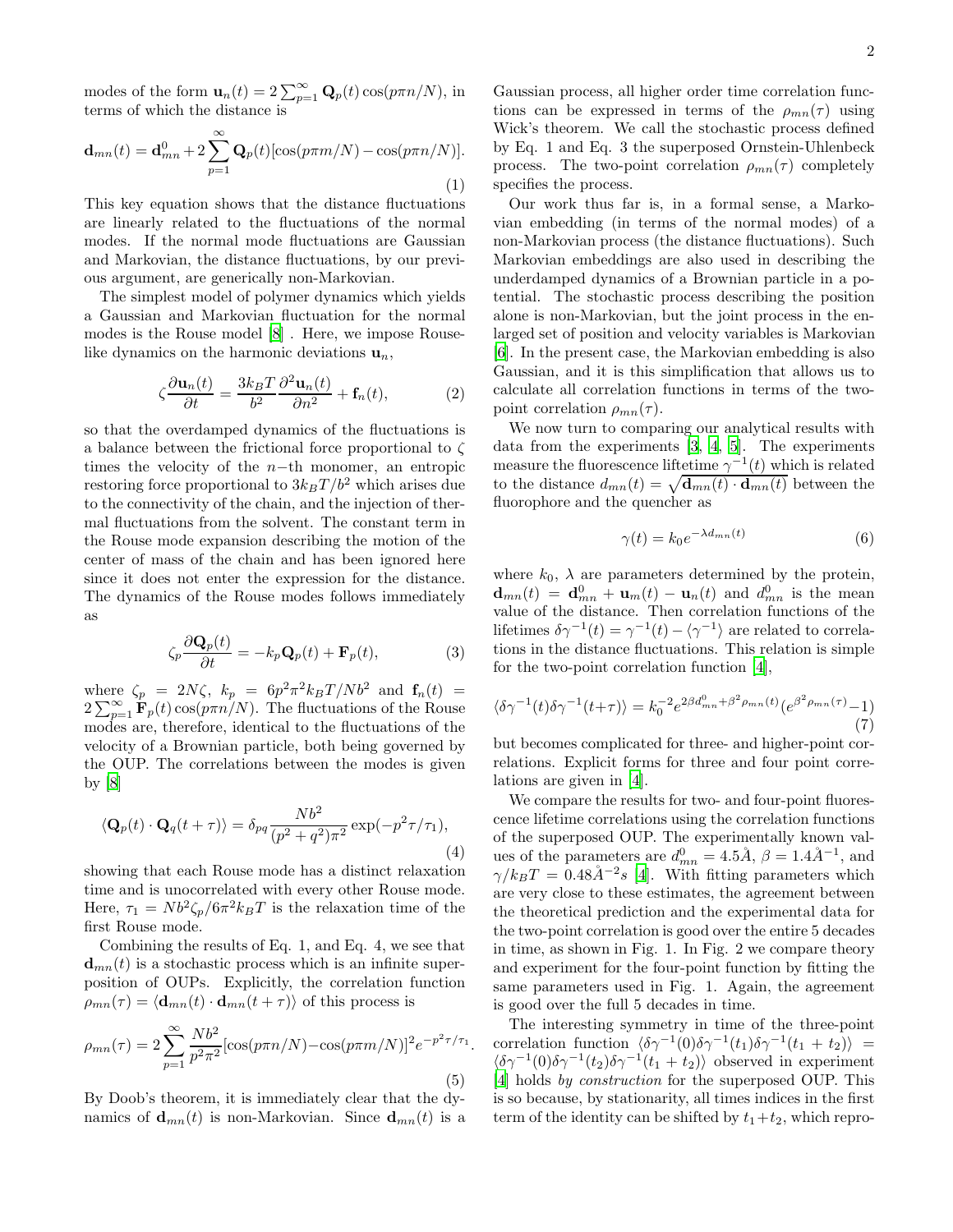

FIG. 1: The normalised two-point (above) and four-point (below) autocorrelation functions of the fluorescence liftetimes plotted against time  $t$  in seconds. The solid line is the theoretical curve obtained by using the the normalized correlation function in Eq. [5](#page-1-0) while the data is from Ref. [\[4](#page-3-3)]. The theoretical curve has been multiplied by the first data point. The parameters used are  $\beta = 1.3\AA^{-1}$ ,  $d_{mn}^0 = 2.8\AA$ ,  $\gamma/k_BT = 0.\overline{4A^{-2}s}, m = 6, n = 30 \text{ and } N = 30.$ 

duces the second term of the identity. Similar relations also hold for the higher-point correlation functions.

The Rouse-like dynamics of the normal modes, then, can capture all the essential features of the experimental fluctuation spectrum both qualitatively and quantitatively. This provides evidence that the large-scale longtime behaviour of proteins are identical to those of structureless Rousian polymer chains, not only for statics [\[7\]](#page-3-6), but also for aspects of dynamics.

To fully specify the superposed OUP we must obtain all the joint probabilities  $P(\mathbf{d}, t; \mathbf{d}', t'; \mathbf{d}'', t''; ...)$  on the sample paths  $\mathbf{d}_{mn}(t) = \mathbf{d}$  [\[6](#page-3-5)]. As the process is Gaussian, all such probabilities are multivariate Gaussian distributions determined by the single function  $\rho_{mn}(\tau)[9]$  $\rho_{mn}(\tau)[9]$  $\rho_{mn}(\tau)[9]$ . The one-point distribution  $P(\mathbf{d}, t)$  is independent of time by stationarity and is a Gaussian in **d** with mean  $\mathbf{d}_{mn}^0$  and variance  $\rho_{mn}(0) = Nb^2$ . The two-point distribution is

$$
P(\mathbf{d}, t; \mathbf{d}', t') = \frac{1}{(2\pi)^3 \det[\mathbf{C}(\tau)]^{\frac{1}{2}}} \exp[-\frac{1}{2}\Delta_i C_{ij}^{-1}(\tau)\Delta_j]
$$
\n(8)

where  $t' = t + \tau$ ,  $\mathbf{\Delta} = (d_x, d_y, d_z, d'_x, d'_y, d'_z)$ , and  $C_{ij}(\tau) =$  $\langle \Delta_i(t)\Delta_j(t+\tau)\rangle = \int_{\Delta_i,\Delta_j} \Delta_i\Delta_j P(\mathbf{d},t;\mathbf{d}',t')$  is the  $6\times 6$ matrix of correlations. Since the only non-zero correlations are of the type  $\langle d_x(t) d_x(t) \rangle$  or  $\langle d_x(t) d_x(t + \tau)$ , this matrix is band-diagonal, with  $\frac{1}{3}\rho_{mn}(0)$  on the main diagonal and  $\frac{1}{3}\rho_{mn}(\tau)$  on the upper and lower diagonals two removed from the main diagonal. The higher joint probabilities have similar forms, but with enlarged vector  $\Delta$  and enlarged matrix C [\[9\]](#page-3-8). From the Gaussian nature of the process, and by Wick's theorem, the four-point correlation function  $\rho_{mn}^{(4)}(\tau, \tau', \tau'') = \langle \mathbf{d}_{mn}(t) \cdot \mathbf{d}_{mn}(t + \tau') \rangle$  $\tau)$ **d**<sub>mn</sub>(t +  $\tau'$ ) · **d**<sub>mn</sub>(t +  $\tau''$ )) may be calculated as sums of products of the two point correlation function  $\rho_{mn}(\tau)$ . It is important to emphasis that Xie et al have explicitly checked that the higher order correlations obey Wick's theorem and haver thereby confirmed that the distance fluctuations are Gaussian.

We have been able to characterise the stochastic process governing the distance fluctuations in terms of its correlation function and the joint probabilities. It is of interest to ask if there is an effective description, in terms of a suitable Langevin equation, for the distance fluctuation  $\mathbf{d}_{mn}(t)$  itself. In other words, is it possible to construct a Langevin equation for  $\mathbf{d}_{mn}(t)$ , given its correlation function  $\rho_{mn}(\tau)$ ? Fox [\[9\]](#page-3-8) has provided a solution to this inverse problem in terms of a linear Langevin equation with a memory kernel and Gaussian, coloured noise. The effective Langevin equation for the superposed OUP, then, is

$$
\frac{d}{dt}\mathbf{d}_{mn}(t) = -\int_0^t D_{mn}(t-t')\mathbf{d}_{mn}(t') + \mathbf{f}_{mn}(t) \qquad (9)
$$

where the noise is Gaussian with mean  $\langle \mathbf{f}_{mn}(t)\rangle = 0$  and variance  $\langle f_{mni}(t) f_{mni}(t + \tau) \rangle = 2k_BT D_{mn}(\tau)$ . It can be shown [\[9\]](#page-3-8) that this Langevin equation yields the correlation function  $\rho_{mn}(\tau)$  and the full heirarchy of joint probabilities described above, provided the Laplace transform of the diffusion kernel  $D_{mn}(s) = \int_0^\infty d\tau \exp(-s\tau) D_{mn}(\tau)$ satisfies

$$
\rho_{mn}(s) = \frac{\rho_{mn}(0)}{s + D_{mn}(s)},\tag{10}
$$

where  $\rho_{mn}(s)$  is the Laplace transform of  $\rho_{mn}(\tau)$ . An explicit expression for  $D_{mn}(s)$  can be obtained by Laplacing transforming Eq[.5,](#page-1-0) replacing the summation by an integration, and inserting the expression for  $\rho_{mn}(s)$  in the equation above. For  $m = 0, n = N$ , we get for  $D(s) = D_{0N}(s),$ 

$$
D(s) = \sqrt{\frac{s}{\tau_1}} \frac{\frac{\pi}{2} - \tan^{-1}\left(\frac{1}{\sqrt{s\tau_1}}\right)}{1 - \frac{1}{\sqrt{s\tau_1}}\left[\frac{\pi}{2} - \tan^{-1}\left(\frac{1}{\sqrt{s\tau_1}}\right)\right]}
$$
(11)